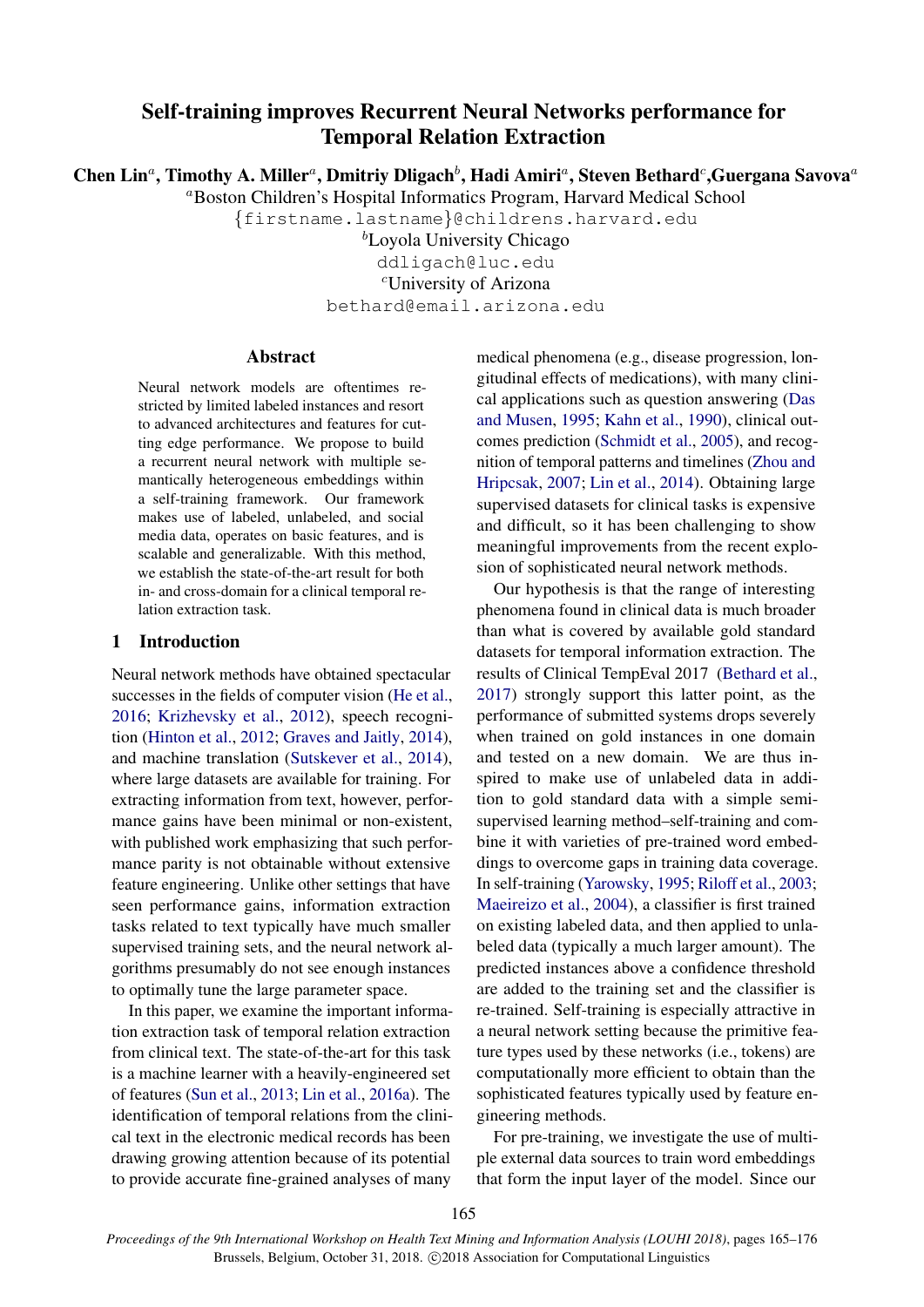

<span id="page-1-0"></span>Figure 1: A RNN-based Self-training Framework

task is in the clinical setting, we use available clinical data sources, but also experiment with general domain sources trained on much larger datasets.

Besides showing that neural network approaches to information extraction can outperform featureengineering approaches, we find that self-training works better in the neural network setting than with existing state-of-the-art feature-engineering approaches. Finally, we show that these methods generalize to new clinical domains better than the feature-engineering approaches we compare them to, obtaining state-of-the-art performance in an unsupervised domain adaptation setting.

# 2 Related Work

In recent years, several shared tasks on temporal relation extraction from clinical text have been organized. Among them, the i2b2 temporal challenge evaluates the i2b2 corpus [\(Sun et al.,](#page-10-1) [2013\)](#page-10-1), and Clinical TempEval series [\(Bethard et al.,](#page-8-5) [2015,](#page-8-5) [2016,](#page-8-6) [2017\)](#page-8-4) evaluate systems using the THYME corpus [\(Styler IV et al.,](#page-10-5) [2014\)](#page-10-5), which is annotated with time expressions (TIMEX3), events (EVENT), and temporal relations (TLINK) per an extension of the TimeML specifications [\(Pustejovsky et al.,](#page-10-6) [2003;](#page-10-6) [Pustejovsky and Stubbs,](#page-10-7) [2011\)](#page-10-7). Challenge participants develop methods to extract EVENT and TIMEX3 entities, CONTAINS relations and document creation time relations. Herein, we focus on CONTAINS relation, which signals an EVENT occurs entirely within the temporal bounds of an *narrative container*. The *narrative container* is either another EVENT or TIMEX3.

Conventional learning methods, such as support vector machines (SVM) and conditional random fields (CRF) [\(Sun et al.,](#page-10-1) [2013\)](#page-10-1), have been developed for this task. Neural networks used in general relation extraction [\(Hashimoto et al.,](#page-8-7) [2013;](#page-8-7) [Socher et al.,](#page-10-8) [2012\)](#page-10-8), have also been adopted in clinical temporal relation extraction, such as structured perceptron [\(Leeuwenberg and Moens,](#page-9-5) [2017\)](#page-9-5), convolutional neural networks (CNNs) [\(Dligach](#page-8-8) [et al.,](#page-8-8) [2017;](#page-8-8) [Lin et al.,](#page-9-6) [2017\)](#page-9-6) and Long Short-Term memory (LSTM) networks [\(Tourille et al.,](#page-10-9) [2017;](#page-10-9) [Dligach et al.,](#page-8-8) [2017\)](#page-8-8). Classifiers are usually trained and tested in the same domain for the same medical condition, e.g. models are trained and tested on the colon cancer set of the THYME corpus for Clinical TempEval 2015 and 2016 [\(Bethard et al.,](#page-8-5) [2015,](#page-8-5) [2016\)](#page-8-6).

Clinical TempEval 2017 introduces the task of domain adaptation, as the most frequent use case would be the application of a model on a domain different from the domain it was trained on. The source domain of Clinical TempEval 2017 is colon cancer clinical text while the target domain is brain cancer clinical text. Few domain adaptation techniques are applied by the participants: 1) modeling unknown words to accommodate unseen vocabulary in the new domain; 2) using pretrained domain-independent word embeddings; 3) for supervised domain adaptation, assigning higher weights to samples from the new domain during model training. The performance on the domain adaptation task plummetted. Other domain adaptation methods used in general relation extraction include [\(Nguyen et al.,](#page-9-7) [2014;](#page-9-7) [Nguyen and Grish](#page-10-10)[man,](#page-10-10) [2014;](#page-10-10) [Plank and Moschitti,](#page-10-11) [2013\)](#page-10-11).

Semi-supervised learning has been a popular approach for improving coverage and model generalizability for various information extraction tasks by exploring unlabeled data. Besides semi-supervised methods developed for feature-based learners [\(Le](#page-9-8) [and Kim,](#page-9-8) [2015;](#page-9-8) [Li and Zhou,](#page-9-9) [2010\)](#page-9-9), there are such algorithms for deep neural network structures (DNN) [\(Laine and Aila,](#page-9-10) [2016;](#page-9-10) [Kingma et al.,](#page-9-11) [2014\)](#page-9-11). Self-training or bootstrapping is a standard and straightforward semi-supervised learning method and widely used [\(Agichtein and Gra](#page-8-9)[vano,](#page-8-9) [2000;](#page-8-9) [Pantel and Pennacchiotti,](#page-10-12) [2006;](#page-10-12) [Green](#page-8-10)[wood and Stevenson,](#page-8-10) [2006;](#page-8-10) [Rosenfeld and Feld](#page-10-13)[man,](#page-10-13) [2007;](#page-10-13) [Xu,](#page-10-14) [2008;](#page-10-14) [Xu et al.,](#page-10-15) [2007,](#page-10-15) [2010\)](#page-10-16). To our best knowledge, we are the first to use self-training in a deep neural network setting for a clinical relation extraction task. Our motivation lies in two folds: 1) Self-training is computationally efficient as there is no other parallel learning goals such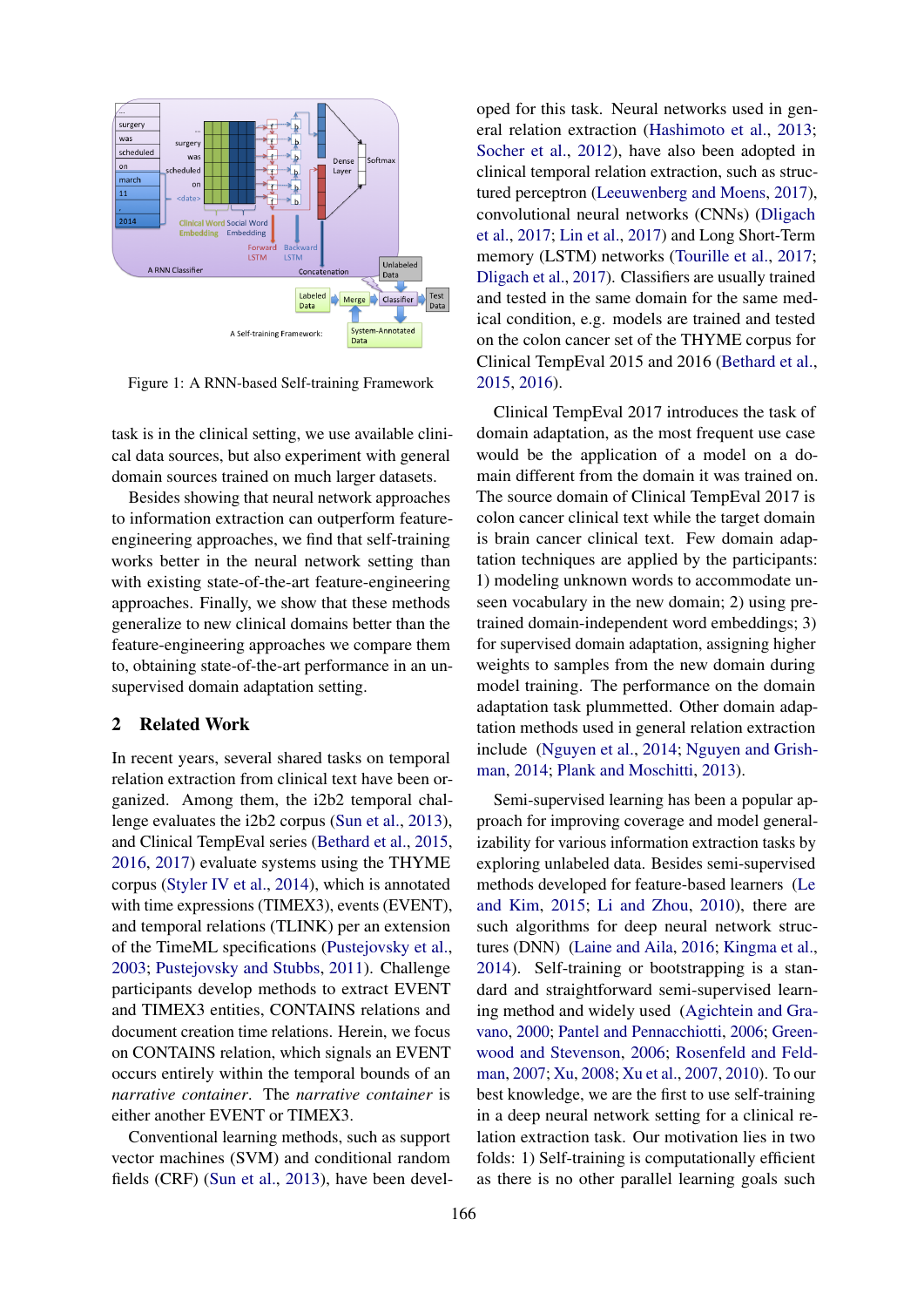as minimizing the reconstruction errors in Generative Adversarial Networks-based semi-supervised learning. With primitive features, DNN-based selftraining can effectively and efficiently evaluate a large amount of instances; 2) We hypothesize that not all unlabeled data are useful. Our goal is to use a straightforward method like self-training to study the unlabeled space and help to select the most informative instances.

## 3 Data

We collect a variety of external data sources, described below, to supplement the THYME dataset [\(Styler IV et al.,](#page-10-5) [2014\)](#page-10-5).

## 3.1 Labeled Clinical Data

Our labeled data is the THYME corpus [\(Styler IV](#page-10-5) [et al.,](#page-10-5) [2014\)](#page-10-5) used for the Clinical TempEval tasks. The corpus contains internal medicine, oncology, pathology, and radiology reports for 200 *colon* cancer patients and 200 *brain* cancer patients for a total of 1200 notes. Following the unsupervised domain adaptation setting of Clinical TempEval 2017, we use colon cancer notes for model development, and brain cancer notes for cross-domain validation.

#### 3.2 Unlabeled Clinical Data

We augment the labeled data with additional clinical notes for colon cancer patients for a total of 27, 157 notes (average length=135 words) from the same medical center as the THYME corpus from Section 3.1. On average, each patient has 125 notes of varied types – primary care, specialty care, pathology, radiology, etc. This set includes all electronic medical record notes at a single medical center for the 200 colon cancer THYME patients. We use it to automatically derive additional training instances, and refer to these generated instances as *silver* instances. We do not have access to additional unlabeled out-of-domain data (i.e. brain cancer clinical notes).

## <span id="page-2-2"></span>3.2.1 Clinical Word Embeddings

To train word embeddings with good vocabulary coverage and high representational power, we took advantage of the clinical notes from MIMIC-III (Medical Information Mart for Intensive Care) dataset [\(Johnson et al.,](#page-9-12) [2016\)](#page-9-12). The publicly available MIMIC III contains 879 million words from Beth Israel Deaconess Medical Center's Intensive Care Unit. We merged MIMIC-III data with the

unlabeled colon cancer set above and trained 300 dimension embeddings with fastText [\(Joulin et al.,](#page-9-13) [2016\)](#page-9-13) and skip-gram [\(Guthrie et al.,](#page-8-11) [2006\)](#page-8-11) models.

## 3.2.2 Social Media Word Embeddings

While unlabeled clinical data provides a domainmatched source for training embeddings, additional data can be freely obtained from social media posts about colon cancer. To explore the benefits of extra coverage of such datasets versus the domain specificity of clinical embeddings, we obtain another set of embeddings using user-generated content about colon cancer from two social media platforms, namely Twitter and Reddit. For this purpose, we first generate a keyword list from two sources: a) the most frequent medical terms in the unlabeled colon cancer notes, these include any term that maps to the Unified Medical Language System concept unique identifiers (UMLS CUIs) [\(Bodenreider,](#page-8-12) [2004\)](#page-8-12), b) the most frequent terms that map to ICD-9 billing codes related to colon cancer. These two lists results in a total number of 143 keywords. We use these keywords as a filter to collect 1.7 million publicly-available tweets about colon cancer. In addition, we collect 19K Reddit posts that contain at least one mention of colon cancer. We remove all occurrences of usernames, hash tags, URLs, and non-ASCII characters from the resulting data and employ fastText [\(Joulin et al.,](#page-9-13) [2016\)](#page-9-13) to obtain social media word embeddings.

In addition to the above embeddings, we uti-lize the Google News embeddings<sup>[1](#page-2-0)</sup> trained by word2vec [\(Mikolov et al.,](#page-9-14) [2013\)](#page-9-14).

## 4 Methods

We develop a self-training framework to generate additional *(silver)* instances of CONTAINS relation (see Figure [1,](#page-1-0) lower-right). We focus on withinsentence CONTAINS relations and set aside all cross-sentence relations based on two motivations. First, the majority of the gold standard CONTAINS relations occur within a sentence. $2$  Second, a sentence is a complete semantic and syntactic structure, which makes it an ideal unit for a sequence model, like RNN, to operate on. We therefore ignore cross-sentence CONTAINS links and focus on within-sentence CONTAINS relations. In addi-

<span id="page-2-1"></span><span id="page-2-0"></span><sup>1</sup> https://code.google.com/archive/p/word2vec/

 $24,3654$  within-sentence vs. 743 cross-sentence CON-TAINS relations in colon cancer test set. We note that it is impractical to link all cross-sentence events and/or time expressions pairs due to the large number of potential links.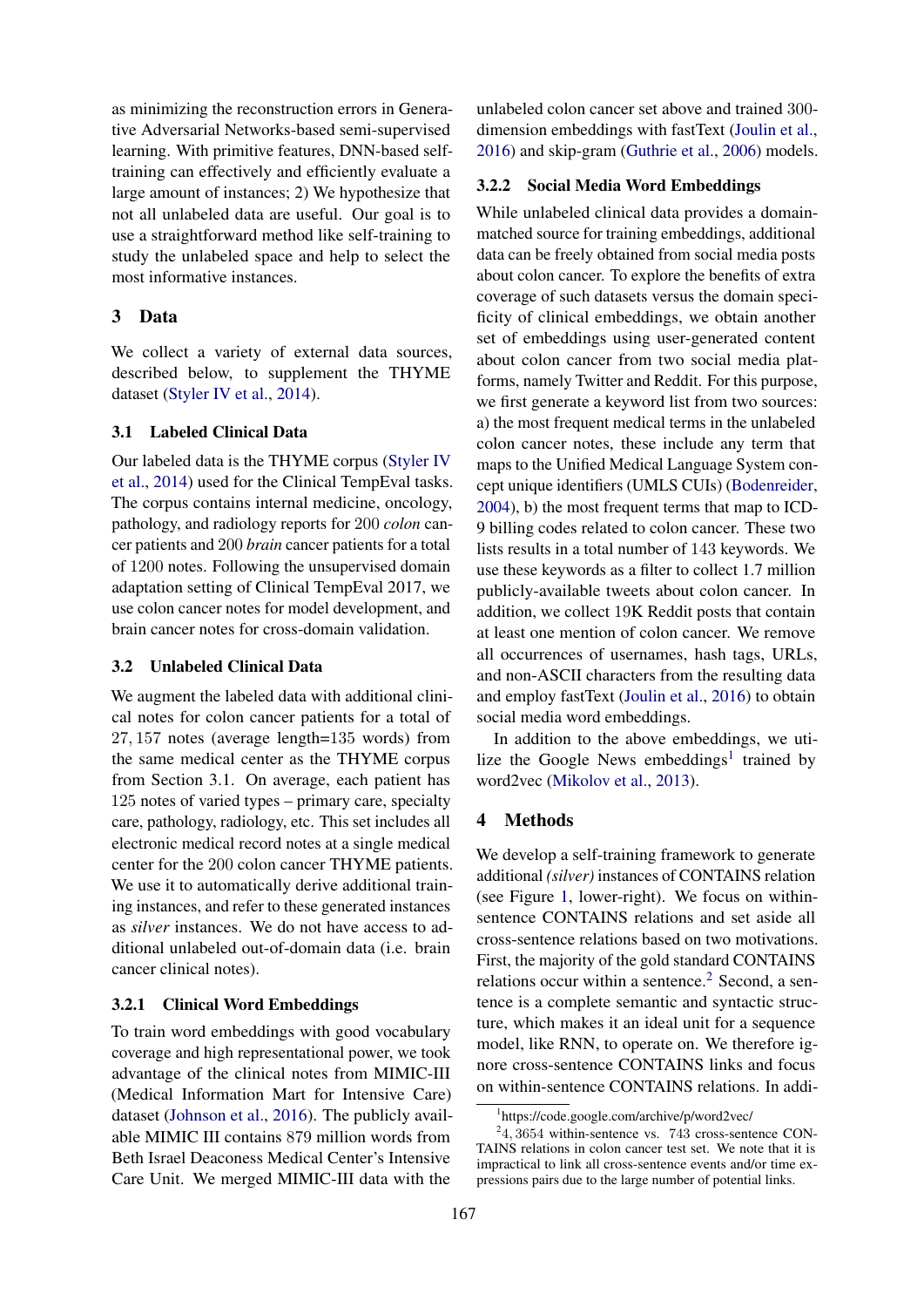tion, since we use the official Clinical TempEval 2017 scoring tool, our models are penalized for the missed cross-sentence relations.

## 4.1 Preprocessing

We process the labeled and unlabeled clinical data through the sentence detection and tokeniza-tion modules of Apache cTAKES<sup>[3](#page-3-0)</sup>. For the labeled clinical data, we use gold standard event and time expression annotations and their time classes [\(Styler IV et al.,](#page-10-5) [2014\)](#page-10-5) for both model development and final validation. For the unlabeled clinical text data, we use the cTAKES event annotator [\(Lin et al.,](#page-9-1) [2016a\)](#page-9-1) and time expression annotator [\(Miller et al.,](#page-9-15) [2015\)](#page-9-15) to automatically annotate event and time expressions along with their time classes (e.g., TIME, DATE, SET). Both labeled and unlabeled corpora are transformed to lower case as shown in Figure [2.](#page-3-1)

#### <span id="page-3-2"></span>4.2 Instance Representation

We first create a dataset of within-sentence CONTAINS-relation candidates from the colon cancer text of the labeled clinical data. Given all gold standard events and time expressions within a sentence, we link every pair of events, and every event to a time expression (if present) to form CONTAINS candidates.

To mark the position of the relational arguments in a candidate pair, we adopt the same xml-tag marked-up token sequence representation as previous work [\(Dligach et al.,](#page-8-8) [2017\)](#page-8-8), and encode the time expression with its time class [\(Lin et al.,](#page-9-6) [2017\)](#page-9-6) for better generalizability. Figure [2](#page-3-1) illustrates the marked-up token sequence representations for all three relational candidates, in which the event in an event-time relation pair is marked by  $\langle e \rangle$  and  $\langle e \rangle$  and the time expression is marked by  $\langle t \rangle$  and  $\langle t \rangle$ . The time expression is further encoded by its time class,  $\langle t \rangle$   $\langle \text{date} \rangle$   $\langle \text{/t} \rangle$ , which is a gold standard attribute of a time expression annotation [\(Styler IV](#page-10-5) [et al.,](#page-10-5) [2014\)](#page-10-5). Event-event instances are marked with additional indexes 1 and 2, e.g. *a*  $\langle e1 \rangle$  *surgery*  $\langle \ell e_1 \rangle$  *is*  $\langle e_2 \rangle$  *scheduled*  $\langle \ell e_2 \rangle$  *on march* 11*.* 

We also follow previous best practice in applying transitive closure to existing gold CONTAINS relations on the training data [\(Mani et al.,](#page-9-16) [2006;](#page-9-16) [Lin](#page-9-1) [et al.,](#page-9-1) [2016a\)](#page-9-1). Depending on the order of the relational arguments, there are three types of gold standard relational labels, CONTAINS, CONTAINED-

$$
A \xrightarrow{\text{Every two}} \text{swes} \xrightarrow{\text{Even12}} \text{on} \xrightarrow{\text{Time}} \text{March 11, 2014}
$$

Candidate 1: a  $\langle e \rangle$  surgery  $\langle e \rangle$  was scheduled on  $\langle t \rangle$   $\langle \text{date} \rangle$   $\langle \text{/t} \rangle$ ;

Candidate 2: a surgery was  $\langle e \rangle$  scheduled  $\langle e \rangle$  on  $\langle t \rangle$   $\langle \text{date} \rangle$   $\langle \text{/t} \rangle$ ;

Candidate 3: a  $\langle e1 \rangle$  surgery  $\langle e1 \rangle$  was  $\langle e2 \rangle$ scheduled  $\langle e2 \rangle$  on march

<span id="page-3-1"></span>Figure 2: Representations of event-event and eventtime relational candidates in a sentence

BY, and NONE.

## 4.3 Bidirectional RNN Classifier

We use a bi-directional recurrent neural network to model the relational context similar to the stateof-the-art model [\(Tourille et al.,](#page-10-9) [2017\)](#page-10-9). As shown in Figure [1](#page-1-0) (upper-left), each token in the token sequence input is represented by one set of clinical embeddings and one set of additional embeddings (either cancer-related social media embeddings or Google news embeddings) to capture the semantics exhibited by clinical and non-clinical terms.

As described in section [3.2.1,](#page-2-2) the clinical embeddings are derived from combining the MIMIC III and unlabeled colon cancer datasets. For the unlabeled colon cancer data, we use the extracted relational candidates as shown in Figure [2](#page-3-1) to train embeddings, so that all xml-tag marked-up tokens and time-class tokens, e.g.  $\langle e \rangle$ ,  $\langle e_1 \rangle$ ,  $\langle h \rangle$ ,  $\langle h \rangle$ ,  $\langle h \rangle$ are represented. For each set of embeddings, an UNK token represents out-of-vocabulary words to accommodate unseen words in a new domain. Table [1](#page-4-0) shows the coverage of each embedding set and their combinations over the labeled colon cancer training set. We will show the effect of the different embedding combinations in the experiments.

The two sets of embeddings for a given token are concatenated and fed into the two sequences of hidden states of RNN: forward states and backward states. The output of the two states is concatenated and fed into a dense layer and through a softmax layer to predict three relational labels as described in section [4.2.](#page-3-2) We evaluate two RNN models, Long Short-Term Memory (LSTM) [\(Hochreiter](#page-8-13) [and Schmidhuber,](#page-8-13) [1997\)](#page-8-13) and Gated recurrent units (GRUs) [\(Chung et al.,](#page-8-14) [2014\)](#page-8-14).

We implement the network in Keras [\(Chollet,](#page-8-15) [2015\)](#page-8-15) with Theano [\(Theano Development Team,](#page-10-17) [2016\)](#page-10-17) backend. We train our models with a batch

<span id="page-3-0"></span><sup>&</sup>lt;sup>3</sup>http://ctakes.apache.org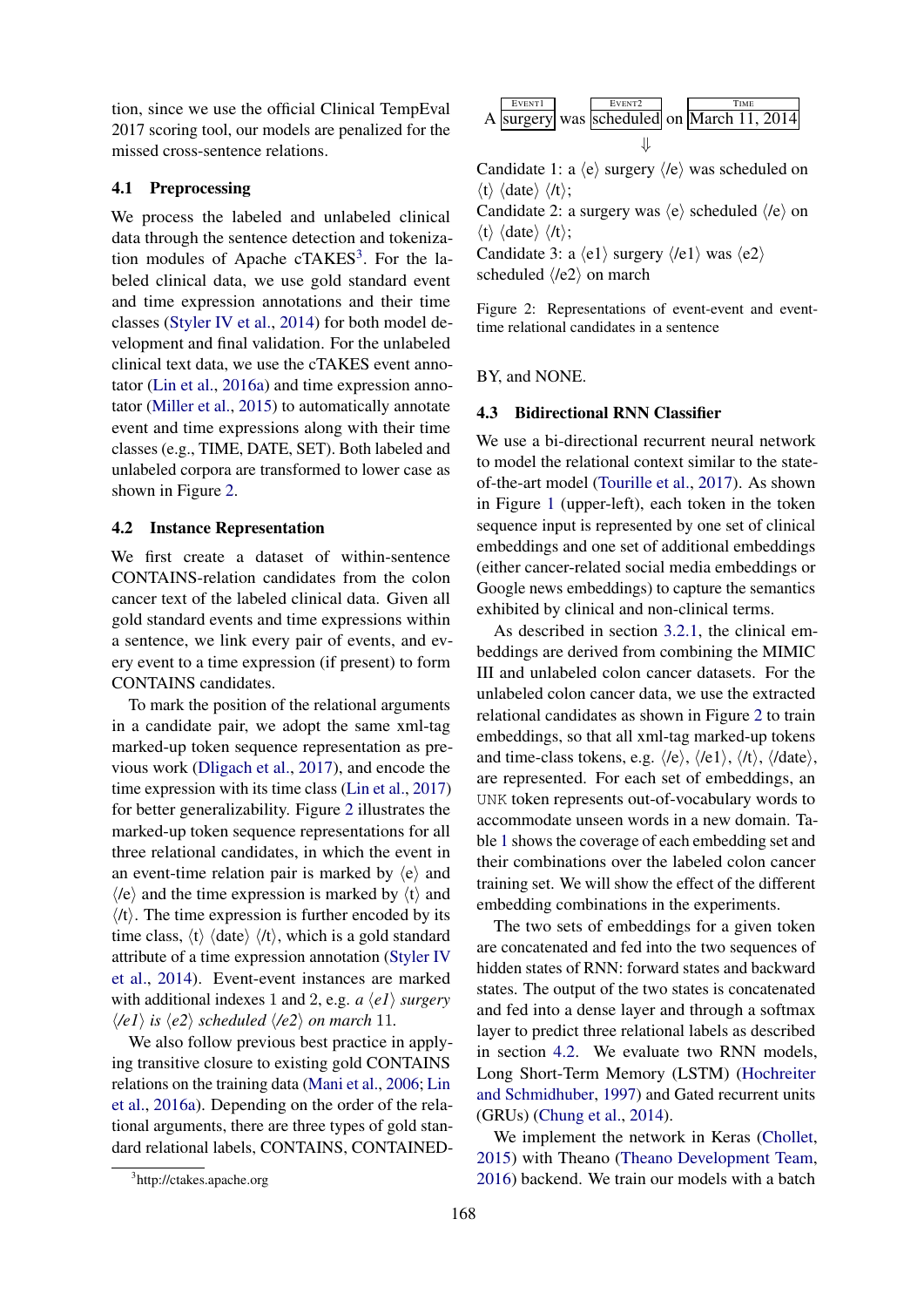| corpora                           |      | word# $ $ coverage |
|-----------------------------------|------|--------------------|
| $(1)$ Clinical                    | 136K | 94.66%             |
| $(2)$ Cancer-related social media | 60K  | 76.67%             |
| $(3)$ Google News                 | 3M   | 83.69%             |
| $(1) + (2)$                       | 171K | 95.69%             |
| $(1) + (3)$                       | 3M   | 95.70%             |

<span id="page-4-0"></span>Table 1: Embedding word coverage (percentage of words in the THYME corpus covered by the vocabulary in each corpora); Clinical embeddings derived from the combination of MIMIC and unlabeled colon cancer datasets, see section 3.3; Cancer-related embedddings derived from the combination of relevant Reddit posts and tweets, see section 3.4

size of 256, Stochastic Gradient Descent using Adam optimizer [\(Kingma and Ba,](#page-9-17) [2014\)](#page-9-17), and a learning rate of 0.0001, on a GTX TitanX GPU. The hyper-parameters are optimized through a random search algorithm [\(Li et al.,](#page-9-18) [2016\)](#page-9-18) and the size of the hidden states of the forward and backward recurrent neural networks are set 512. We keep 10% of the training samples as a validation split, and applied a 0.5 dropout ratio and 0.0001 L2-regularized penalties to the embedding layers. For the highprecision model, we increased the weight of the L2-regularizer from 0.0001 to 0.001.

#### 4.4 Self-Training

We apply the high-precision bi-directional RNN model trained on the labeled data to generate CONTAINS predictions on the unlabeled colon cancer data for *silver* annotations. We retain instances with a confidence score as generated by the softmax function of greater than 0.9 (a higher threshold will result in too few positive instances, a lower threshold will result in disproportionately many negative instances). We find that a lower threshold leads to low quality predictions and a higher threshold generates too few CONTAINS relations. The retained silver instances are merged with the gold ones and input into the bi-directional-RNN for a second-round of training.

As a comparison, we use self-training with the state-of-the-art SVM model [\(Lin et al.,](#page-9-1) [2016a,](#page-9-1)[b\)](#page-9-19) to generate *silver* relations. The SVM-based THYME system is the latest release of Apache cTAKES v4 temporal module. For a comparison with the best setting of RNN-based self-training, we add all positive (CONTAINS, CONTAINED-BY) *silver* relations with the confidence threshold of greater than 0.9 to the gold training data of THYME corpus

| method          | all silver | positive silver |
|-----------------|------------|-----------------|
| joint bi-lstm   | 1.533M     | 19,441          |
| SVM event-time  | 1.244M     | 57,462          |
| SVM event-event | 2.521M     | 36,960          |

<span id="page-4-1"></span>Table 2: Number of generated silver training instances

and then retrain the SVM model.

Table [2](#page-4-1) shows the number of silver instances generated by each learning algorithm. The highprecision bi-directional RNN model (joint-bi-lstm) is built upon LSTM networks with clinical and social media embeddings, and trained on the training split of the colon cancer set of THYME corpus.

## 5 Experiments

We experimented with several combinations of clinical and cancer-related social media and Google news embeddings. We tested three modes of merging silver instances with gold annotations (Figure [1,](#page-1-0) lower right): 1) Posi-Merge: merging the positive predictions (i.e. CONTAINS and CONTAINED-BY relations) with the gold relations; 2) sub-Merge: merging a subset of the silver data (a random sample of 45K silver samples including CONTAINS, CONTAINED-BY, and NONE relations) with the gold relations; and 3) all-Merge: merging all silver data with the gold relations. After merging, we shuffled gold and silver instances together to balance the batch-wise computation.

Models utilizing self-training were trained on the gold colon cancer training set of the THYME corpus and silver instances predicted from the unlabeled colon cancer data. Models were tested on the gold colon cancer and gold brain cancer development sets of the THYME corpus, comparing in-domain and cross-domain performance to select the best models for testing. The best models were tested on the gold colon cancer and brain cancer test sets (Clinical TempEval 2017 test sets).

All models were evaluated with the metrics precision  $(P)$ , recall  $(R)$  and  $F1$ -score  $(F)$ , using the standard Clinical TempEval evaluation script, where the P and R definitions are enhanced through temporal closure [\(UzZaman and Allen,](#page-10-18) [2011;](#page-10-18) [UzZa](#page-10-19)[man et al.,](#page-10-19) [2012\)](#page-10-19): when calculating precision, we run temporal closure on the gold relations but not on the system-generated ones; when calculating recall, we run temporal closure on the systemgenerated relations but not on the gold ones.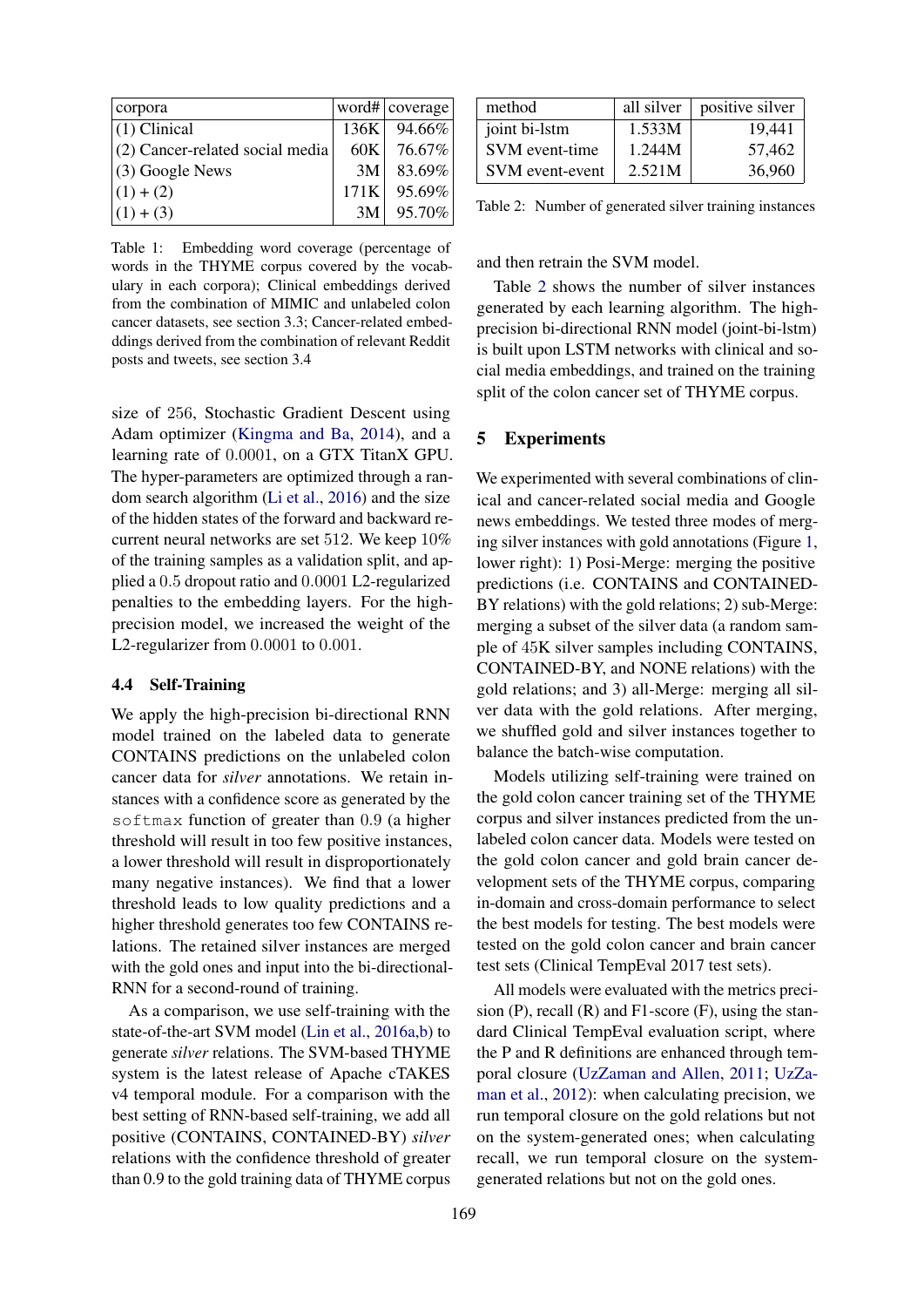## 6 Results

Table [3](#page-6-0) shows performance of the THYME system and various bi-directional RNN methods on the colon cancer and brain cancer development sets. For RNNs, we evaluated both LSTM and GRU models. For embedding combinations, we tested using the clinical embedding alone (C), using both clinical and cancer-related social media embeddings (CS), using both clinical and Google News embeddings (CG), and using Google News Embeddings alone (G). For ways to merge silver samples with gold instances we tested *no-selftraining* in which no silver instances were used, *all-Merge* in which all silver instances were used, *sub-Merge* in which a subset of silver samples were used, and *Posi-Merge* in which only the positive silver instances were used. Among all settings, *bi-LSTM CG Posi-Merge* and *bi-LSTM CS Posi-Merge* achieved the best F1-score (F1b) on the brain development set; *bi-LSTM CS Posi-Merge* had the best F1-score (F1c) on the colon development set. These two best performing neural models along with the *THYME no-self-training* system were tested on the Clinical TempEval test splits.

Table [4](#page-6-1) shows that the bi-LSTM models outperform the SVM-based THYME system and the Clinical TempEval 2017 top system, especially on the cross-domain experiments. The THYME system performance on the colon test set is 0.621 F1 which is an improvement over previously reported results [\(Lin et al.,](#page-9-19) [2016b\)](#page-9-19). The THYME system result on the brain cancer test is reported here for the first time. Note that the THYME system was trained on all gold colon cancer annotations (training, development and test), while the bi-LSTM models were trained on gold training colon cancer data and positive silver colon cancer samples. The best Clinical TempEval result on the gold colon cancer test set  $-0.613$  F1-score – is reported by the LIMSI-COT system which makes use of cTAKESgenerated features [\(Tourille et al.,](#page-10-9) [2017\)](#page-10-9). The best Clinical TempEval result on the gold brain cancer test set  $-0.34$  F1-score  $-$  is achieved by the GUIR system [\(MacAvaney et al.,](#page-9-20) [2017\)](#page-9-20), while LIMSI-COT obtains 0.33 cross-domain F1-score.

## 7 Discussion

## 7.1 Comparison with SVM Self-Training

The top two rows of Table [3](#page-6-0) show that the selftraining technique did not improve the SVM-based

THYME system. While recall reached its peak with the self-trained SVM, the precision trade-off was disastrous and F1 suffers dramatically. Our interpretation of this result is that the SVM is simply adjusting its class priors, labeling more instances as positive, but its fixed feature set and linear model constrain it from learning anything of interest from the silver data. The SVMs we use have extensivelyengineered representations that were implicitly fit to the training and development sets of the colon cancer data. These feature sets may not have the representational power to find useful new patterns in the silver data. In contrast, the neural network models learn to extract features in their lower layers, and when given new data (e.g., silver data from self-training), the representation learning parts of the model are able to adapt and potentially find new patterns. This suggests that self-training for neural networks has higher potential than for SVMs, and that in the SVM setting, self-training should be accompanied by additional feature engineering.

Another difference between the models is that the SVM model relies on sophisticated linguistic features (parse trees, event and time expression attributes) that cannot be as reliably extracted from silver data. A token-sequence neural model, in contrast, makes use of very basic features and maintains a relatively accurate performance on the unlabeled data. It is possible that SVM performance is actually hurt by the lower quality features available from the silver training instances it encounters.

It is also worth noting that extracting additional silver instances for the SVM model is slower as it takes longer to generate the complex features that the SVM models use, while the token-based features of the neural model are extremely fast.

For all these reasons, we believe that neural networks are a more practical solution and better suited for a semi-supervised learning framework such as self-training.

#### 7.2 Impact of Embeddings

Adding a broader range of embeddings as input to the bi-LSTM self-trained models improved the performance for the cross-domain task (rows 6-8 of table [3\)](#page-6-0). It is possible that the clinical embeddings, even though trained on the mixture of MIMIC III and unlabeled colon cancer corpora, still do not provide semantic representation for the brain cancer notes. The diseases, symptoms, procedures, linguistic choices, etc. may vary substantially be-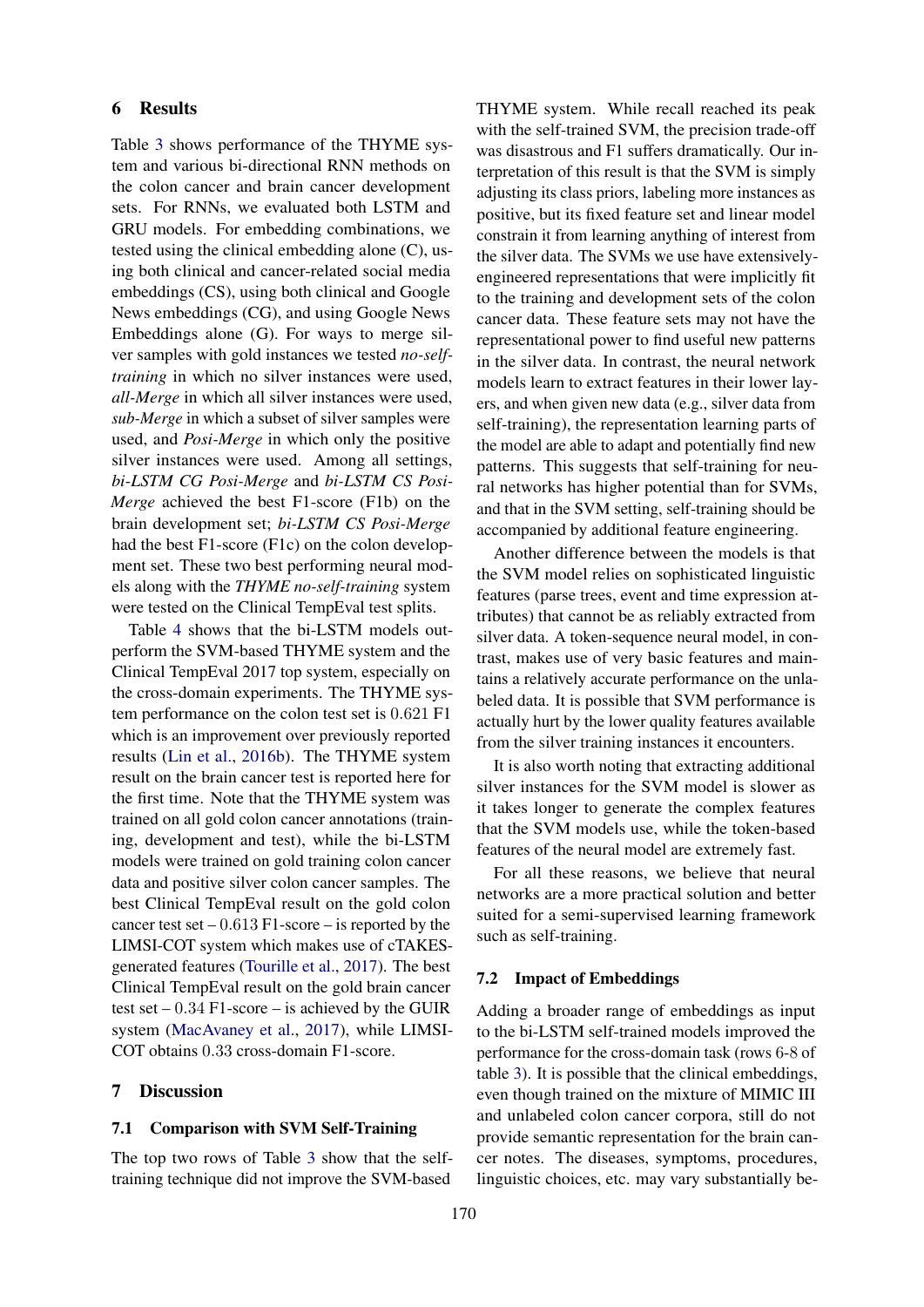| Model                          | F1 drop ratio:  | colon cancer relations |       |                  | brain cancer relations |       |       |
|--------------------------------|-----------------|------------------------|-------|------------------|------------------------|-------|-------|
|                                | $(F1c-F1b)/F1c$ | P                      | R     | F <sub>1</sub> c | P                      | R     | F1b   |
| 1. THYME no-self-training      | 15.46%          | 0.661                  | 0.587 | 0.621            | 0.533                  | 0.518 | 0.525 |
| 2. THYME Posi-Merge            | 27.11%          | 0.185                  | 0.608 | 0.284            | 0.123                  | 0.664 | 0.207 |
| 3. bi-lstm CS no-self-training | 16.59%          | 0.711                  | 0.541 | 0.615            | 0.514                  | 0.511 | 0.513 |
| 4. bi-lstm CS all-Merge        | 8.87%           | 0.727                  | 0.431 | 0.541            | 0.582                  | 0.428 | 0.493 |
| 5. bi-1stm CS sub-Merge        | 10.48%          | 0.712                  | 0.549 | 0.620            | 0.567                  | 0.543 | 0.555 |
| 6. bi-lstm C Posi-Merge        | 13.50%          | 0.712                  | 0.551 | 0.622            | 0.528                  | 0.549 | 0.538 |
| 7. bi-1stm CS Posi-Merge       | 9.63%           | 0.690                  | 0.567 | 0.623            | 0.523                  | 0.609 | 0.563 |
| 8. bi-lstm CG Posi-Merge       | 10.63%          | 0.684                  | 0.584 | 0.630            | 0.513                  | 0.624 | 0.563 |
| 9. bi-gru CS Posi-Merge        | 10.43%          | 0.702                  | 0.559 | 0.623            | 0.522                  | 0.600 | 0.558 |
| 10. bi-lstm G Posi-Merge       | 14.33%          | 0.673                  | 0.530 | 0.593            | 0.475                  | 0.545 | 0.508 |

<span id="page-6-0"></span>Table 3: Model performance of *CONTAINS* relation on colon cancer and brain cancer development sets. C: clinical embeddings representation; CS: clinical and social media embeddings representation; CG: clinical and Google News embeddings representations; G: Google News embeddings. all-Merge: all silver instances added to gold training data; Posi-Merge: positive silver instances added to gold training data; sub-Merge: a subset of silver data added to gold training data.

| Model                  | F1 drop ratio   | colon cancer relations |       |       | brain cancer relations |       |       |
|------------------------|-----------------|------------------------|-------|-------|------------------------|-------|-------|
|                        | $(F1c-F1b)/F1c$ | P                      | R     | F1    | D                      |       | F1    |
| best Clinical TempEval | 44.54%          | 0.657                  | 0.575 | 0.613 | 0.52                   | 0.25  | 0.34  |
| THYME no-self-training | 15.46%          | 0.661                  | 0.587 | 0.621 | 0.533                  | 0.518 | 0.525 |
| bi-lstm CS Posi-Merge  | 13.14%          | 0.700                  | 0.563 | 0.624 | 0.520                  | 0.566 | 0.542 |
| bi-lstm CG Posi-Merge  | 13.04%          | 0.692                  | 0.576 | 0.629 | 0.514                  | 0.585 | 0.547 |

<span id="page-6-1"></span>Table 4: *CONTAINS* relations on colon cancer and brain cancer test set

tween these two cancer populations. Cancer-related social media and Google News embeddings come in with additional word coverage and more general semantic representations and thus help with the cross-domain performance. Word coverage increments are shown in Table [1.](#page-4-0) However, using non-clinical (Google News) embeddings on its own (row 10 of table [3\)](#page-6-0) decreased both in-domain and cross-domain performance, even worse than the THYME system (row 1). It's possible that even though Google News embedding have good word coverage, general senses dominate clinical-specific senses, demonstrating the need for some clinicalspecific data.

One interesting fact is that the cancer-related social media embedding has a much smaller vocabulary size than the Google News embeddings. Still, the CS option achieves the same F1-score as the CG option on the gold development brain set. Because of its better coverage and general semantic representation, CG option performs the best on the colon development set and the test sets of both colon and brain cancer data as shown in Table [4.](#page-6-1) We experimented with concatenating all three embeddings (clinical, cancer-related social

media, and Google News), but did not observe any performance improvements.

#### 7.3 Sampling of Silver Instances

Adding all high-confidence silver data to the gold training data clearly hurts performance (row 4). One possible explanation is the negative-to-positive instance ratio which is much higher in the silver data  $(80:1)$  than in the gold data  $(8:1)$ . Adding the highly unbalanced silver samples may weight the system towards predicting the negative class, thus row 4 has higher precision but lower recall. Adding a random subset of silver samples to the gold samples provides additional information without skewing the class distribution, and we observe that in this setting the bi-LSTM model outperforms the THYME system, row 5 of Table [3.](#page-6-0) However, this setup may provide unpredictable performance due to the randomness of sampling the silver data.

The best merging option is the Posi-Merge. The models in rows 6-9 of Table [3](#page-6-0) all outperform the THYME system, even for a single clinical embedding setting in row 6 of Table [3.](#page-6-0) Posi-Merge provides a stable sample of the silver data, strengthens the positive signals and achieves good cross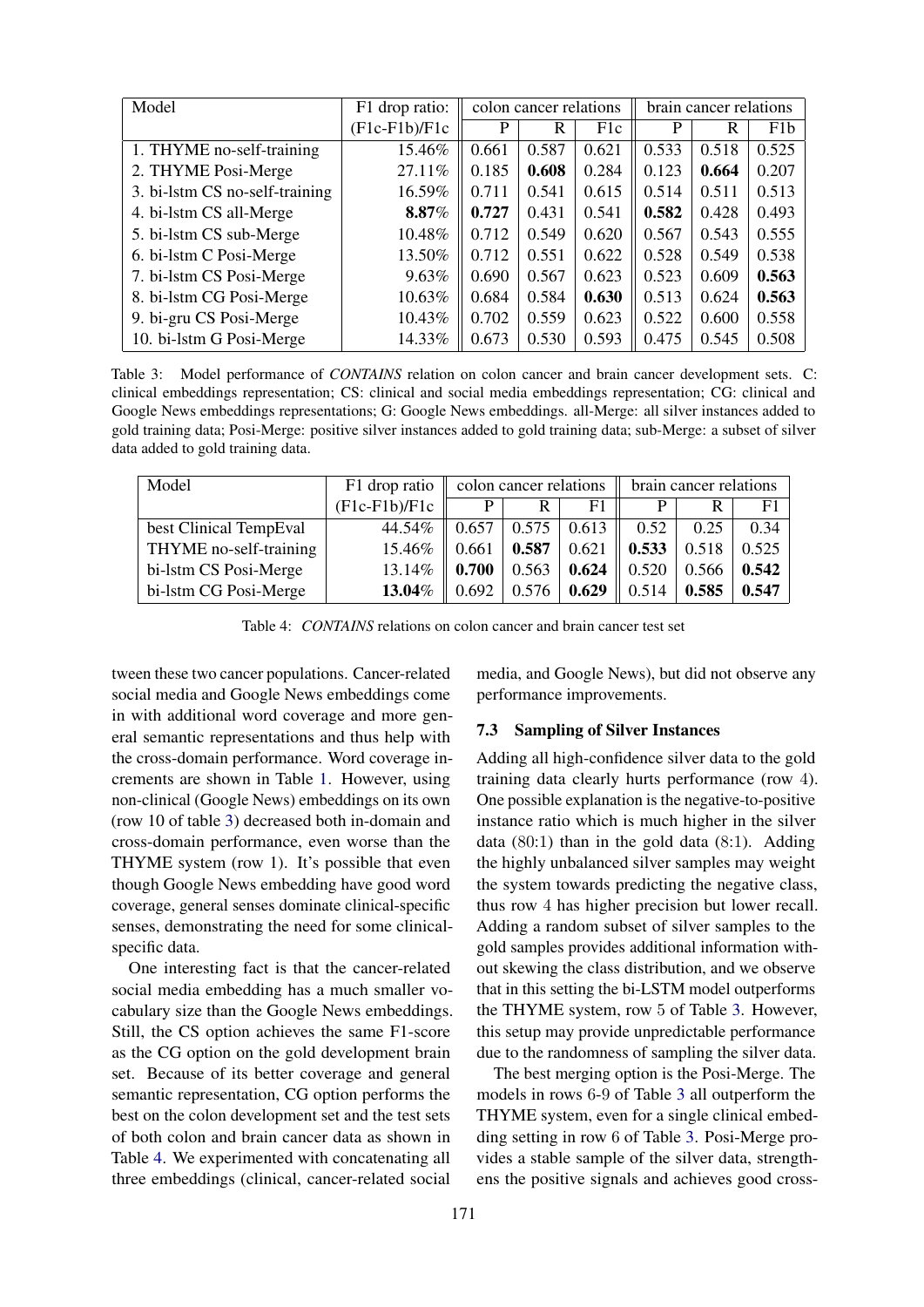domain performance.

#### 7.4 Analysis of Improvements

We are interested in understanding the different contributions of self-training and pre-trained embeddings. Embeddings can provide a kind of adaptation for words in a new domain that are similar to words in the training data (e.g., *brain* in the brain cancer corpus may behave similarly to *colon* in a colon cancer corpus). However, self-training may still provide benefit if there are words in the test set that do not have correlates in the training data, but that can be found in the silver data. In these cases, confident silver instances provide information to the neural network about how these words should be integrated into the learned representations for predicting the relation category.

To investigate this possibility, we visualized the embeddings for gold training data, silver data, and development set data, all for colon cancer patients. We hope to find a sub-space in the embedding space where there is overlap between words in the silver data and development, but no nearby words from the training data. Figure [3](#page-7-0) shows a visualized scatter-plot [\(Maaten and Hinton,](#page-9-21) [2008\)](#page-9-21) of one such space, showing words from gold training set (blue), silver data (red), and the gold development set (yellow), given the clinical embedding. The upper-left cluster of silver words encloses several words occurring in the development set which are not represented or even close to the nearest words from the training set visualized in the lower right corner. Figure [3](#page-7-0) shows that through self-training the vocabulary coverage is extended to less represented areas thus the model variance error is reduced which makes the model more generalizable.

## 7.5 LSTM vs. GRU

Given the same settings (rows 7 and 9 of Table [3\)](#page-6-0), a GRU model performs similarly to a LSTM model for the in-domain task, but differently for the crossdomain task. GRUs are related to LSTMs, both utilize gating mechanisms to manage the vanishing gradient problem, though GRUs have fewer parameters. The performance difference may not be meaningful; we selected the LSTM for the test set evaluation due to its nominally better performance. However, given the small magnitude of these differences, future work may investigate whether GRUs may have advantages in reducing overfitting.



<span id="page-7-0"></span>



<span id="page-7-1"></span>Figure 4: System annotations for a brain cancer sentence. Each arrow represents a CONTAINS relation.

#### 7.6 Error Analysis

By comparing the error outputs of the THYME system and the best self-trained bi-LSTM system of Table [3](#page-6-0) (rows 1 and 8) on the gold brain cancer development set, we find that the THYME system tends to pick up short-distance relation pairs, while the bi-LSTM model performs well on both shortand long- distance relations. One such example is shown in Figure [4.](#page-7-1) It represents a complex set of relations between four events and one time expression. All marked entities are participating in at least one CONTAINS relation, e.g. CONTAINS (3-11- 2014, biopsy), CONTAINS (3-11-2014, led), CON-TAINS (biopsy, led), CONTAINS (biopsy, diagnosis), CONTAINS (biopsy, astrocytoma). The link between two of the events, *biopsy* and *astrocytoma*, spans almost across the entire sentence. The bi-LSTM model predicts all relations correctly even without the assistance of transitive closure. We hypothesize that the benefit is due to the bidirectional setting of the LSTM model, which models the sentence structure very well. With the additional silver instances, two sets of embedding representations, and the memory capabilities, the self-trained bi-LSTM model adapts to a new domain to cover both short- and long-distance relations.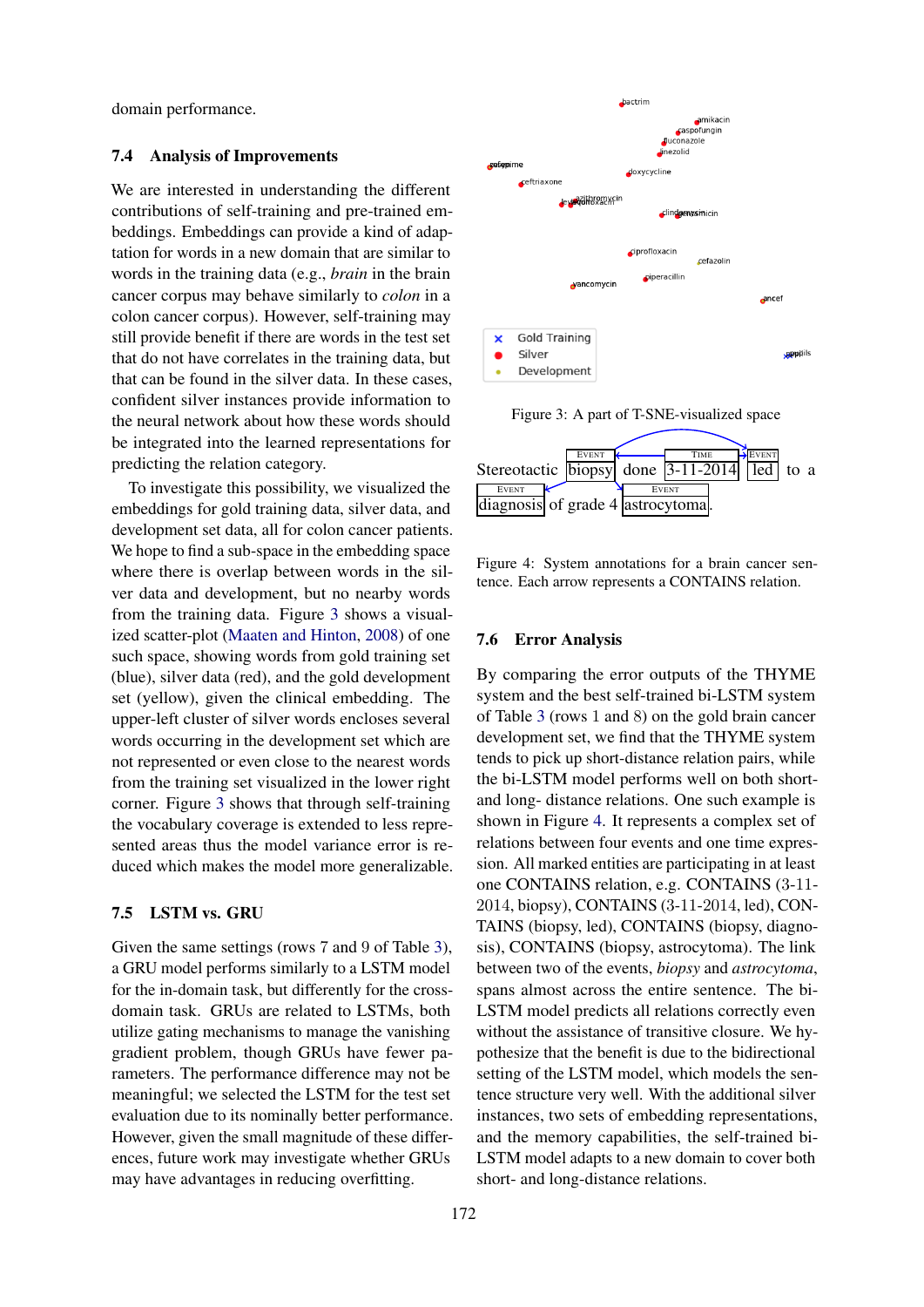## 8 Conclusion

We show that neural models for temporal information extraction are able to take advantage of self-training. Compared with SVM models that leverage sophisticated features, our RNN-based self-training framework for temporal relation extraction operates on primitive features, models the sentence structure well, and is highly scalable and generalizable. Our RNN framework establishes a new state-of-the-art result for Clinical TempEval 2017 domain adaptation task. Experiments with externally-trained embeddings suggest that healthrelated social media or large scale general-domain text data can complement domain-specific text for a domain adaptation task. We will open source our learning framework in the near future.

#### Acknowledgments

The project is supported by 1U24CA184407- 01 from the National Cancer Institute and R01LM010090 from the National Library Of Medicine at the US National Institutes of Health. The content is solely the responsibility of the authors and does not necessarily represent the official views of the National Institutes of Health. We thank James H. Martin and the anonymous reviewers for their valuable suggestions and constructive criticism. The Titan Xp GPU used for this research was donated by the NVIDIA Corporation.

#### **References**

- <span id="page-8-9"></span>Eugene Agichtein and Luis Gravano. 2000. Snowball: Extracting relations from large plain-text collections. In *Proceedings of the fifth ACM conference on Digital libraries*, pages 85–94. ACM.
- <span id="page-8-5"></span>Steven Bethard, Leon Derczynski, Guergana Savova, Guergana Savova, James Pustejovsky, and Marc Verhagen. 2015. Semeval-2015 task 6: Clinical tempeval. In *Proceedings of the 9th International Workshop on Semantic Evaluation (SemEval 2015)*, pages 806–814.
- <span id="page-8-6"></span>Steven Bethard, Guergana Savova, Wei-Te Chen, Leon Derczynski, James Pustejovsky, and Marc Verhagen. 2016. Semeval-2016 task 12: Clinical tempeval. *Proceedings of SemEval*, pages 1052–1062.
- <span id="page-8-4"></span>Steven Bethard, Guergana Savova, Martha Palmer, James Pustejovsky, and Marc Verhagen. 2017. Semeval-2017 task 12: Clinical tempeval. *Proceedings of the 11th International Workshop on Semantic Evaluation (SemEval-2017)*, pages 563–570.
- <span id="page-8-12"></span>Olivier Bodenreider. 2004. The unified medical language system (umls): integrating biomedical terminology. *Nucleic acids research*, 32(suppl 1):D267– D270.
- <span id="page-8-15"></span>François Chollet. 2015. Keras. [https://github.](https://github.com/fchollet/keras) [com/fchollet/keras](https://github.com/fchollet/keras).
- <span id="page-8-14"></span>Junyoung Chung, Caglar Gulcehre, KyungHyun Cho, and Yoshua Bengio. 2014. Empirical evaluation of gated recurrent neural networks on sequence modeling. *arXiv preprint arXiv:1412.3555*.
- <span id="page-8-3"></span>Amar K Das and Mark A Musen. 1995. A comparison of the temporal expressiveness of three database query methods. In *Proceedings of the Annual Symposium on Computer Application in Medical Care*, page 331. American Medical Informatics Association.
- <span id="page-8-8"></span>Dmitriy Dligach, Timothy Miller, Chen Lin, Steven Bethard, and Guergana Savova. 2017. Neural temporal relation extraction. *EACL 2017*, page 746.
- <span id="page-8-2"></span>Alex Graves and Navdeep Jaitly. 2014. Towards endto-end speech recognition with recurrent neural networks. In *Proceedings of the 31st International Conference on Machine Learning (ICML-14)*, pages 1764–1772.
- <span id="page-8-10"></span>Mark A Greenwood and Mark Stevenson. 2006. Improving semi-supervised acquisition of relation extraction patterns. In *Proceedings of the Workshop on Information Extraction beyond the Document*, pages 29–35. Association for Computational Linguistics.
- <span id="page-8-11"></span>David Guthrie, Ben Allison, Wei Liu, Louise Guthrie, and Yorick Wilks. 2006. A closer look at skip-gram modelling. In *Proceedings of the 5th international Conference on Language Resources and Evaluation (LREC-2006)*, pages 1–4. sn.
- <span id="page-8-7"></span>Kazuma Hashimoto, Makoto Miwa, Yoshimasa Tsuruoka, and Takashi Chikayama. 2013. Simple customization of recursive neural networks for semantic relation classification. In *Proceedings of the 2013 Conference on Empirical Methods in Natural Language Processing*, pages 1372–1376.
- <span id="page-8-0"></span>Kaiming He, Xiangyu Zhang, Shaoqing Ren, and Jian Sun. 2016. Deep residual learning for image recognition. In *Proceedings of the IEEE conference on computer vision and pattern recognition*, pages 770– 778.
- <span id="page-8-1"></span>Geoffrey Hinton, Li Deng, Dong Yu, George E Dahl, Abdel-rahman Mohamed, Navdeep Jaitly, Andrew Senior, Vincent Vanhoucke, Patrick Nguyen, Tara N Sainath, et al. 2012. Deep neural networks for acoustic modeling in speech recognition: The shared views of four research groups. *IEEE Signal Processing Magazine*, 29(6):82–97.
- <span id="page-8-13"></span>Sepp Hochreiter and Jürgen Schmidhuber. 1997. Long short-term memory. *Neural computation*, 9(8):1735–1780.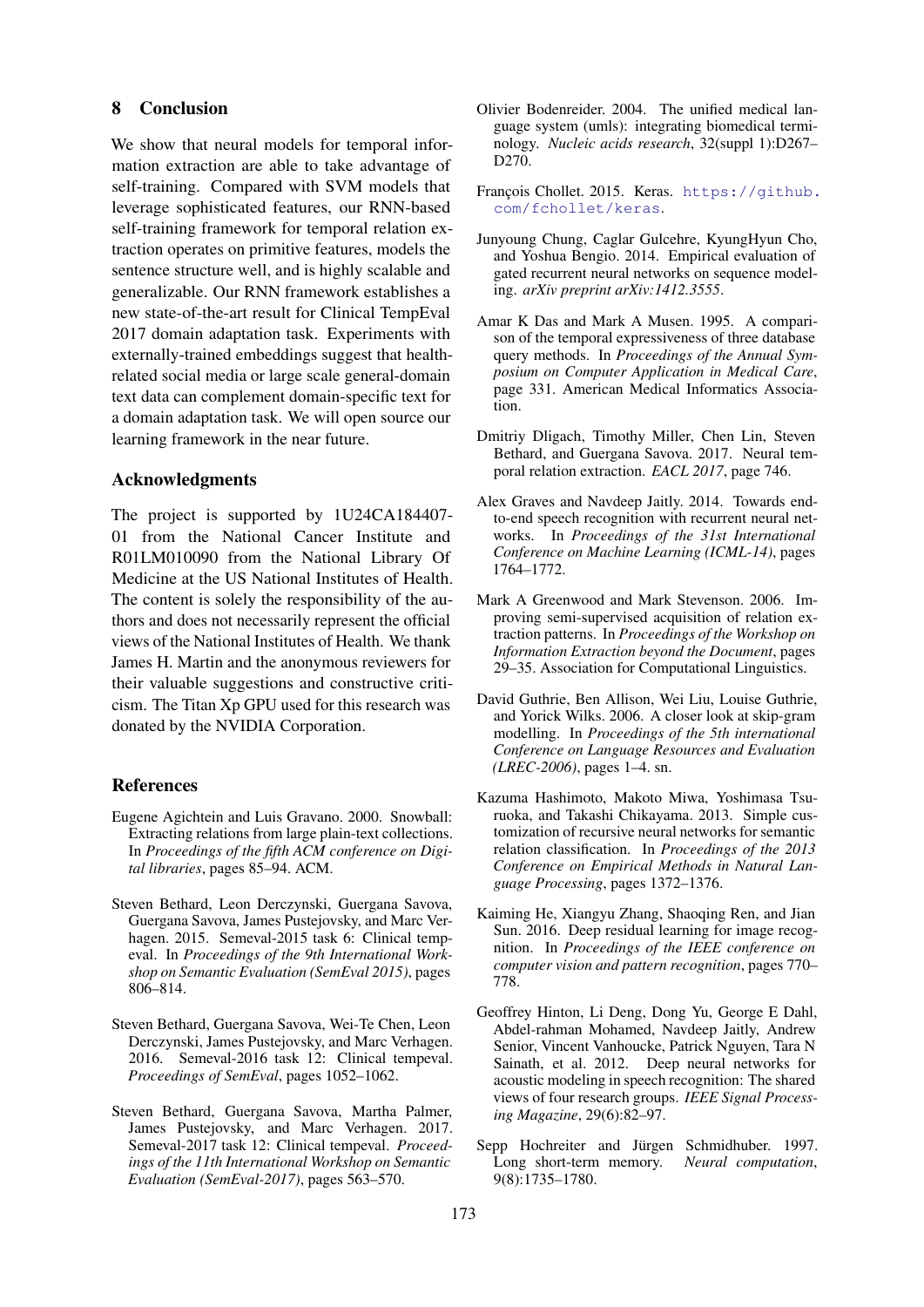- <span id="page-9-12"></span>Alistair EW Johnson, Tom J Pollard, Lu Shen, Liwei H Lehman, Mengling Feng, Mohammad Ghassemi, Benjamin Moody, Peter Szolovits, Leo Anthony Celi, and Roger G Mark. 2016. Mimic-iii, a freely accessible critical care database. *Scientific data*, 3.
- <span id="page-9-13"></span>Armand Joulin, Edouard Grave, Piotr Bojanowski, and Tomas Mikolov. 2016. Bag of tricks for efficient text classification. *arXiv preprint arXiv:1607.01759*.
- <span id="page-9-2"></span>Michael G Kahn, Larry M Fagan, and Samson Tu. 1990. Extensions to the time-oriented database model to support temporal reasoning in medical expert systems. *Methods of information in medicine*, 30(1):4–14.
- <span id="page-9-17"></span>Diederik Kingma and Jimmy Ba. 2014. Adam: A method for stochastic optimization. *arXiv preprint arXiv:1412.6980*.
- <span id="page-9-11"></span>Diederik P Kingma, Shakir Mohamed, Danilo Jimenez Rezende, and Max Welling. 2014. Semi-supervised learning with deep generative models. In *Advances in Neural Information Processing Systems*, pages 3581–3589.
- <span id="page-9-0"></span>Alex Krizhevsky, Ilya Sutskever, and Geoffrey E Hinton. 2012. Imagenet classification with deep convolutional neural networks. In *Advances in neural information processing systems*, pages 1097–1105.
- <span id="page-9-10"></span>Samuli Laine and Timo Aila. 2016. Temporal ensembling for semi-supervised learning. *arXiv preprint arXiv:1610.02242*.
- <span id="page-9-8"></span>Thanh-Binh Le and Sang-Woon Kim. 2015. Modified criterion to select useful unlabeled data for improving semi-supervised support vector machines. *Pattern Recognition Letters*, 60:48–56.
- <span id="page-9-5"></span>Tuur Leeuwenberg and Marie-Francine Moens. 2017. Structured learning for temporal relation extraction from clinical records. In *Proceedings of the 15th Conference of the European Chapter of the Association for Computational Linguistics*.
- <span id="page-9-18"></span>Lisha Li, Kevin Jamieson, Giulia DeSalvo, Afshin Rostamizadeh, and Ameet Talwalkar. 2016. Hyperband: A novel bandit-based approach to hyperparameter optimization. *arXiv preprint arXiv:1603.06560*.
- <span id="page-9-9"></span>Yu-Feng Li and Zhi-Hua Zhou. 2010. Improving semi-supervised support vector machines through unlabeled instances selection. *arXiv preprint arXiv:1005.1545*.
- <span id="page-9-1"></span>Chen Lin, Dmitriy Dligach, Timothy A Miller, Steven Bethard, and Guergana K Savova. 2016a. Multilayered temporal modeling for the clinical domain. *Journal of the American Medical Informatics Association*, 23(2):387–395.
- <span id="page-9-3"></span>Chen Lin, Elizabeth W Karlson, Dmitriy Dligach, Monica P Ramirez, Timothy A Miller, Huan Mo, Natalie S Braggs, Andrew Cagan, Vivian Gainer,

Joshua C Denny, and Guergana K Savova. 2014. Automatic identification of methotrexate-induced liver toxicity in patients with rheumatoid arthritis from the electronic medical record. *Journal of the American Medical Informatics Association*.

- <span id="page-9-19"></span>Chen Lin, Timothy Miller, Dmitriy Dligach, Steven Bethard, and Guergana Savova. 2016b. Improving temporal relation extraction with training instance augmentation. In *Proceedings of the 15th Workshop on Biomedical Natural Language Processing*, pages 108–113. Association for Computational Linguistics.
- <span id="page-9-6"></span>Chen Lin, Timothy Miller, Dmitriy Dligach, Steven Bethard, and Guergana Savova. 2017. Representations of time expressions for temporal relation extraction with convolutional neural networks. *BioNLP 2017*, pages 322–327.
- <span id="page-9-21"></span>Laurens van der Maaten and Geoffrey Hinton. 2008. Visualizing data using t-sne. *Journal of Machine Learning Research*, 9(Nov):2579–2605.
- <span id="page-9-20"></span>Sean MacAvaney, Arman Cohan, and Nazli Goharian. 2017. Guir at semeval-2017 task 12: A framework for cross-domain clinical temporal information extraction. In *Proceedings of the 11th International Workshop on Semantic Evaluation (SemEval-2017)*, pages 1024–1029, Vancouver, Canada. Association for Computational Linguistics.
- <span id="page-9-4"></span>Beatriz Maeireizo, Diane Litman, and Rebecca Hwa. 2004. Co-training for predicting emotions with spoken dialogue data. In *Proceedings of the ACL 2004 on Interactive poster and demonstration sessions*, page 28. Association for Computational Linguistics.
- <span id="page-9-16"></span>Inderjeet Mani, Marc Verhagen, Ben Wellner, Chong Min Lee, and James Pustejovsky. 2006. Machine learning of temporal relations. In *Proceedings of the 21st International Conference on Computational Linguistics and the 44th annual meeting of the Association for Computational Linguistics*, pages 753–760. Association for Computational Linguistics.
- <span id="page-9-14"></span>Tomas Mikolov, Ilya Sutskever, Kai Chen, Greg S Corrado, and Jeff Dean. 2013. Distributed representations of words and phrases and their compositionality. In *Advances in neural information processing systems*, pages 3111–3119.
- <span id="page-9-15"></span>Timothy A Miller, Steven Bethard, Dmitriy Dligach, Chen Lin, and Guergana K Savova. 2015. Extracting time expressions from clinical text. In *Proceedings of the 2015 Workshop on Biomedical Natural Language Processing (BioNLP 2015)*, pages 81–91. Association for Computational Linguistics.
- <span id="page-9-7"></span>Minh Luan Nguyen, Ivor W Tsang, Kian Ming A Chai, and Hai Leong Chieu. 2014. Robust domain adaptation for relation extraction via clustering consistency. In *Proceedings of the 52nd Annual Meeting of the Association for Computational Linguistics (Volume 1: Long Papers)*, volume 1, pages 807–817.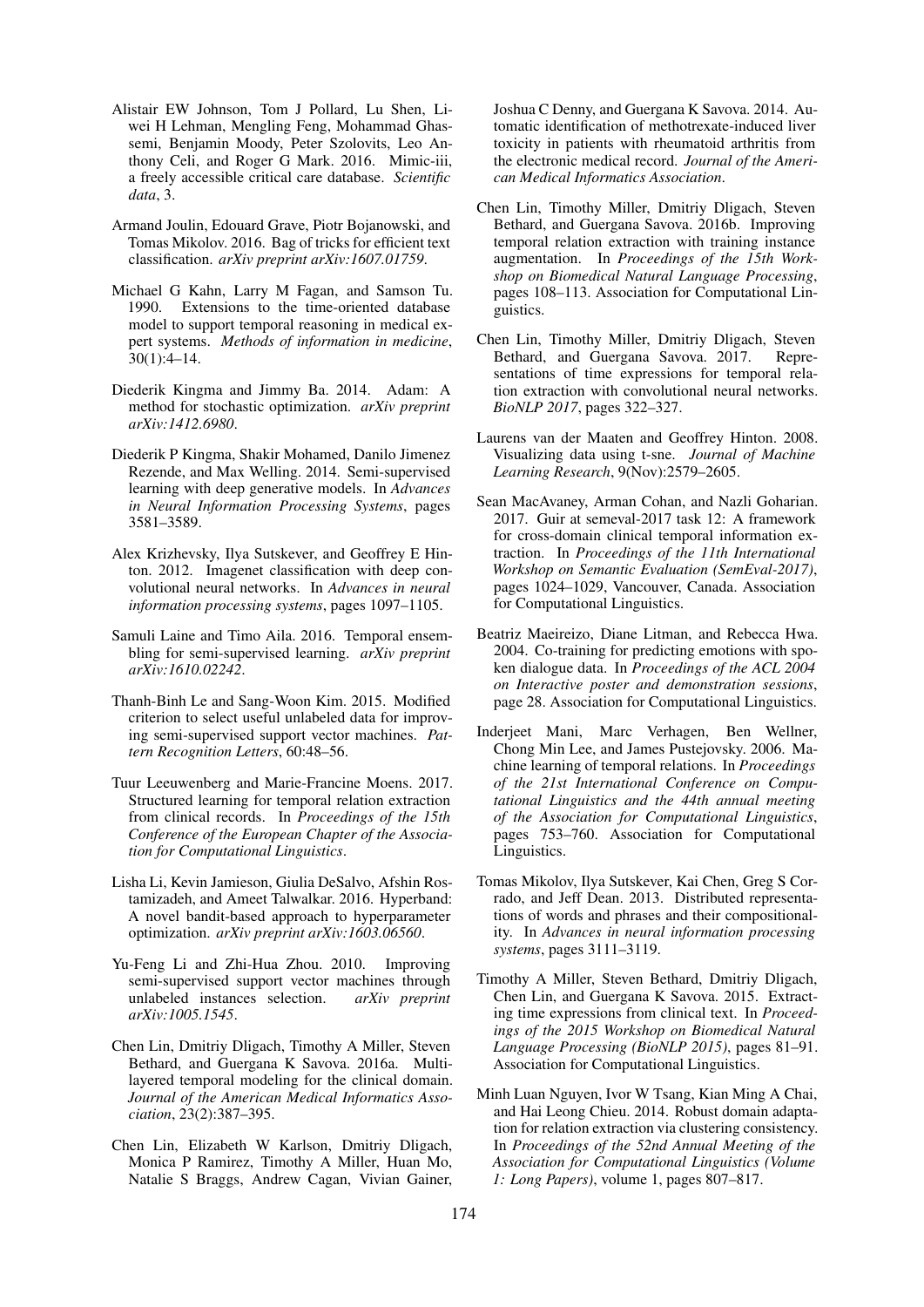- <span id="page-10-10"></span>Thien Huu Nguyen and Ralph Grishman. 2014. Employing word representations and regularization for domain adaptation of relation extraction. In *Proceedings of the 52nd Annual Meeting of the Association for Computational Linguistics (Volume 2: Short Papers)*, volume 2, pages 68–74.
- <span id="page-10-12"></span>Patrick Pantel and Marco Pennacchiotti. 2006. Espresso: Leveraging generic patterns for automatically harvesting semantic relations. In *Proceedings of the 21st International Conference on Computational Linguistics and the 44th annual meeting of the Association for Computational Linguistics*, pages 113–120. Association for Computational Linguistics.
- <span id="page-10-11"></span>Barbara Plank and Alessandro Moschitti. 2013. Embedding semantic similarity in tree kernels for domain adaptation of relation extraction. In *Proceedings of the 51st Annual Meeting of the Association for Computational Linguistics (Volume 1: Long Papers)*, volume 1, pages 1498–1507.
- <span id="page-10-6"></span>James Pustejovsky, Jose M Castano, Robert Ingria, ´ Roser Sauri, Robert J Gaizauskas, Andrea Setzer, Graham Katz, and Dragomir R Radev. 2003. Timeml: Robust specification of event and temporal expressions in text. *New directions in question answering*, 3:28–34.
- <span id="page-10-7"></span>James Pustejovsky and Amber Stubbs. 2011. Increasing informativeness in temporal annotation. In *Proceedings of the 5th Linguistic Annotation Workshop*, pages 152–160. Association for Computational Linguistics.
- <span id="page-10-4"></span>Ellen Riloff, Janyce Wiebe, and Theresa Wilson. 2003. Learning subjective nouns using extraction pattern bootstrapping. In *Proceedings of the seventh conference on Natural language learning at HLT-NAACL 2003-Volume 4*, pages 25–32. Association for Computational Linguistics.
- <span id="page-10-13"></span>Benjamin Rosenfeld and Ronen Feldman. 2007. Using corpus statistics on entities to improve semisupervised relation extraction from the web. In *Proceedings of the 45th Annual Meeting of the Association of Computational Linguistics*, pages 600–607.
- <span id="page-10-2"></span>Reinhold Schmidt, Stefan Ropele, Christian Enzinger, Katja Petrovic, Stephen Smith, Helena Schmidt, Paul M Matthews, and Franz Fazekas. 2005. White matter lesion progression, brain atrophy, and cognitive decline: the austrian stroke prevention study. *Annals of neurology*, 58(4):610–616.
- <span id="page-10-8"></span>Richard Socher, Brody Huval, Christopher D Manning, and Andrew Y Ng. 2012. Semantic compositionality through recursive matrix-vector spaces. In *Proceedings of the 2012 joint conference on empirical methods in natural language processing and computational natural language learning*, pages 1201– 1211. Association for Computational Linguistics.
- <span id="page-10-5"></span>William F Styler IV, Steven Bethard, Sean Finan, Martha Palmer, Sameer Pradhan, Piet C de Groen, Brad Erickson, Timothy Miller, Chen Lin, Guergana Savova, et al. 2014. Temporal annotation in the clinical domain. *Transactions of the Association for Computational Linguistics*, 2:143–154.
- <span id="page-10-1"></span>Weiyi Sun, Anna Rumshisky, and Ozlem Uzuner. 2013. Evaluating temporal relations in clinical text: 2012 i2b2 challenge. *Journal of the American Medical Informatics Association*, 20(5):806–813.
- <span id="page-10-0"></span>Ilya Sutskever, Oriol Vinyals, and Quoc V Le. 2014. Sequence to sequence learning with neural networks. In *Advances in neural information processing systems*, pages 3104–3112.
- <span id="page-10-17"></span>Theano Development Team. 2016. Theano: A Python framework for fast computation of mathematical expressions. *arXiv e-prints*, abs/1605.02688.
- <span id="page-10-9"></span>Julien Tourille, Olivier Ferret, Aurelie Neveol, and Xavier Tannier. 2017. Neural architecture for temporal relation extraction: A bi-lstm approach for detecting narrative containers. In *Proceedings of the 55th Annual Meeting of the Association for Computational Linguistics (Volume 2: Short Papers)*, volume 2, pages 224–230.
- <span id="page-10-18"></span>Naushad UzZaman and James F Allen. 2011. Temporal evaluation. In *Proceedings of the 49th Annual Meeting of the Association for Computational Linguistics: Human Language Technologies: short papers-Volume 2*, pages 351–356. Association for Computational Linguistics.
- <span id="page-10-19"></span>Naushad UzZaman, Hector Llorens, James Allen, Leon Derczynski, Marc Verhagen, and James Pustejovsky. 2012. Tempeval-3: Evaluating events, time expressions, and temporal relations. *arXiv preprint arXiv:1206.5333*.
- <span id="page-10-14"></span>Fei-Yu Xu. 2008. *Bootstrapping relation extraction from semantic seeds*. Saarland Univ., Department of Computational Linguistics and Phonetics.
- <span id="page-10-16"></span>Feiyu Xu, Hans Uszkoreit, Sebastian Krause, and Hong Li. 2010. Boosting relation extraction with limited closed-world knowledge. In *Proceedings of the 23rd International Conference on Computational Linguistics: Posters*, pages 1354–1362. Association for Computational Linguistics.
- <span id="page-10-15"></span>Feiyu Xu, Hans Uszkoreit, and Hong Li. 2007. A seeddriven bottom-up machine learning framework for extracting relations of various complexity. In *Proceedings of the 45th annual meeting of the Association of Computational Linguistics*, pages 584–591.
- <span id="page-10-3"></span>David Yarowsky. 1995. Unsupervised word sense disambiguation rivaling supervised methods. In *Proceedings of the 33rd annual meeting on Association for Computational Linguistics*, pages 189–196. Association for Computational Linguistics.